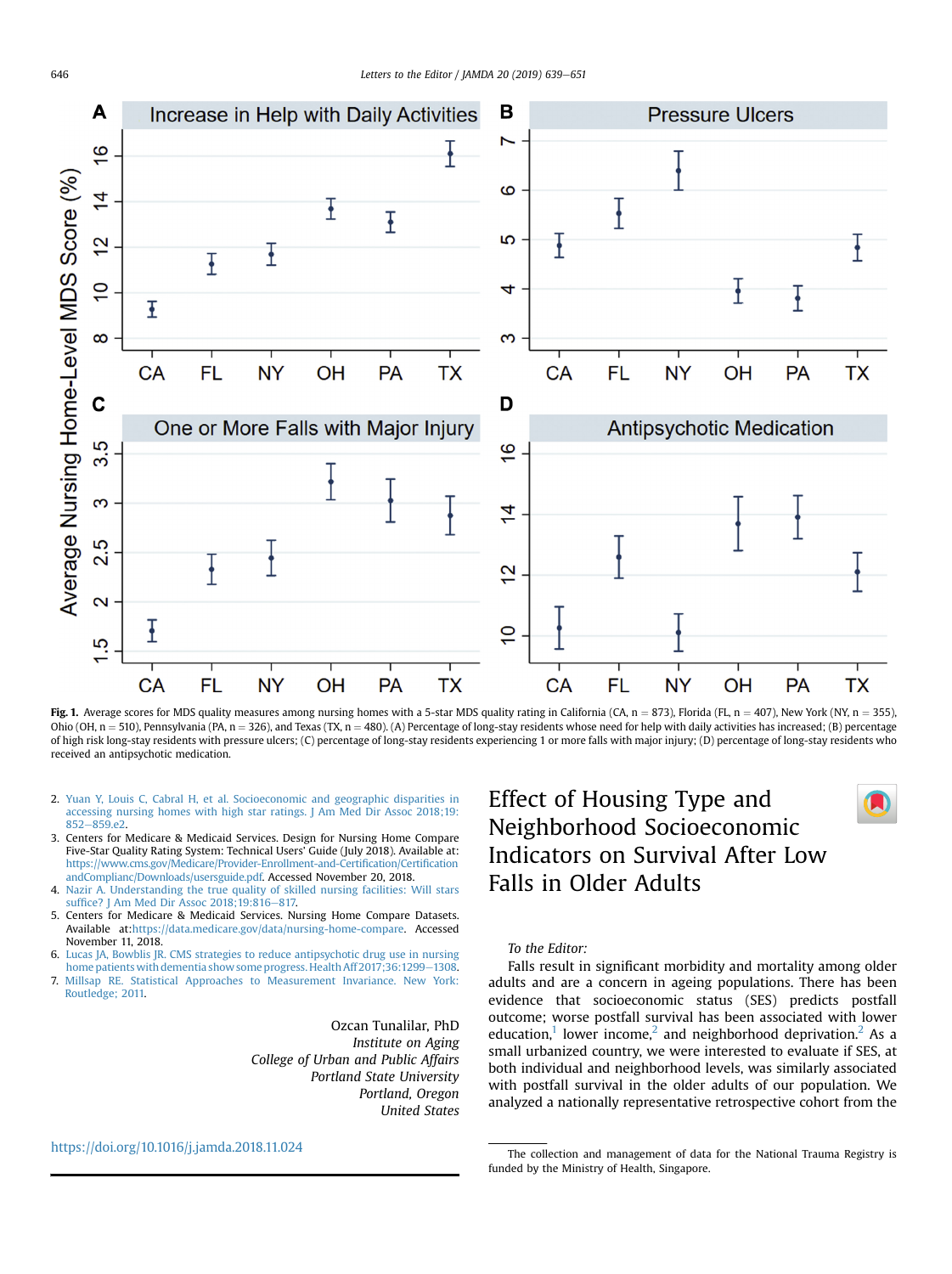#### <span id="page-1-0"></span>Table 1

Associations Between Variables and Postfall Mortality

| Variables                                       | Frequency         | Crude               |                          | Adjusted                 |                          |
|-------------------------------------------------|-------------------|---------------------|--------------------------|--------------------------|--------------------------|
|                                                 |                   | HR (95% CI)         | P Value                  | aHR (95% CI)             | $P$ Value                |
| Housing subsidy index                           |                   |                     |                          |                          |                          |
| <3 (highest subsidy/lowest income)              | 213/2388 (8.9%)   | Referent            |                          | Referent                 |                          |
| $>3$ to $<$ 4                                   | 833/2388 (34.9%)  | $0.84(0.64 - 1.11)$ | .22                      | $0.87(0.65 - 1.15)$      | .33                      |
| $\geq$ 4 (minimal or no subsidy/highest income) | 1342/2388 (56.2%) | $0.93(0.72 - 1.20)$ | .56                      | $0.93(0.70-1.23)$        | .60                      |
| Socioeconomic Disadvantage Index                |                   |                     |                          |                          |                          |
| Lowest quartile                                 | 724/2782 (26.0%)  | Referent            |                          | Referent                 |                          |
| Second quartile                                 | 747/2782 (26.9%)  | $0.90(0.75-1.09)$   | .28                      | $0.95(0.77-1.18)$        | .64                      |
| Third quartile                                  | 732/2782 (26.3%)  | $0.85(0.70-1.03)$   | .09                      | $0.90(0.73 - 1.13)$      | .37                      |
| Highest quartile                                | 579/2782 (20.8%)  | $0.99(0.81 - 1.20)$ | .92                      | $1.11(0.88-1.41)$        | .38                      |
| Age, y                                          |                   |                     |                          |                          |                          |
| $>55$ to $< 65$                                 | 469/2868 (16.4%)  | Referent            |                          | Referent                 |                          |
| $>65$ to $< 75$                                 | 590/2868 (20.6%)  | $1.35(1.01-1.79)$   | .04                      | $1.11(0.81 - 1.53)$      | .51                      |
| ${\geq}25$ to ${<}85$                           | 1061/2868 (37.0%) | 1.85 (1.44-2.39)    | < .001                   | $1.54(1.16-2.04)$        | .002                     |
| >85                                             | 748/2868 (26.1%)  | 3.67 (2.86-4.70)    | < .001                   | 3.08 (2.33-4.08)         | < .001                   |
| Gender                                          |                   |                     |                          |                          |                          |
| Female                                          | 1920/2868 (67.0%) | Referent            |                          | Referent                 |                          |
| Male                                            | 948/2868 (33.1%)  | $1.35(1.17-1.55)$   | < .001                   | $1.38(1.17-1.63)$        | < .001                   |
| Ethnicity                                       |                   |                     |                          |                          |                          |
| Chinese                                         | 2413/2868 (84.1%) | Referent            |                          | Referent                 |                          |
| Indian                                          | 146/2868 (5.1%)   | $0.90(0.65 - 1.25)$ | .53                      | $0.96(0.67-1.38)$        | .81                      |
| Malay                                           | 270/2868 (9.4%)   | $1.37(1.11 - 1.68)$ | < .001                   | $1.54(1.23-1.93)$        | < .001                   |
| Others                                          | 39/2868 (1.4%)    | $1.22(0.71-2.12)$   | .47                      | $1.14(0.54 - 2.42)$      | .73                      |
| Charlson Comorbidity Index                      |                   |                     |                          |                          |                          |
| $\pmb{0}$                                       | 1538/2868 (53.6%) | Referent            |                          | Referent                 |                          |
| $\mathbf{1}$                                    | 817/2868 (28.5%)  | $1.35(1.15-1.59)$   | < .001                   | $1.24(1.02-1.51)$        | .035                     |
| $\overline{2}$                                  | 335/2868 (11.7%)  | 2.12 (1.74-2.57)    | < .001                   | $1.75(1.37-2.23)$        | < .001                   |
| >3                                              | 178/2868 (6.2%)   | 2.98 (2.38-3.73)    | < .001                   | 2.84 (2.17-3.72)         | < .001                   |
| Modified Frailty Index                          |                   |                     |                          |                          |                          |
| $0$ and $1$                                     | 1163/2661 (43.7%) | Referent            |                          | Referent                 |                          |
| $\overline{2}$                                  | 887/2661 (33.3%)  | $1.35(1.15-1.59)$   | < .001                   | $1.23(1.02-1.50)$        | .031                     |
| 3 and above                                     | 611/2661 (23.0%)  | $1.70(1.43 - 2.02)$ | < .001                   | $1.17(0.94 - 1.46)$      | .16                      |
| Abnormal Revised Trauma Score*                  | 211/2866 (7.4%)   | 2.13 (1.72-2.56)    | < .001                   | $1.82(1.41 - 2.33)$      | < .001                   |
| Injury Severity Score $\geq$ 16                 | 676/2868 (23.6%)  | $1.27(1.09-1.47)$   | .00                      | $1.03(0.84-1.27)$        | .76                      |
| Not by emergency ambulance                      | 1642/2868 (57.3%) | $0.80(0.70-0.92)$   | .002                     | $0.85(0.72 - 1.00)$      | .045                     |
| Discharge home                                  | 1903/2839 (67.0%) | $0.91(0.79-1.05)$   | .18                      | $0.93(0.79-1.10)$        | .42                      |
| Severe injury by region (AIS $\geq$ 3)          |                   |                     |                          |                          |                          |
| Head                                            | 1217/2868 (42.4%) | $1.39(1.21-1.59)$   | < .001                   | $1.26(0.93-1.71)$        | .14                      |
| Spine                                           | 380/2868 (13.2%)  | $0.79(0.64 - 0.98)$ | .03                      | $1.02(0.73-1.43)$        | .91                      |
| Lower extremities                               | 1110/2868 (38.7%) | $0.85(0.74-0.98)$   | .03                      | $1.10(0.83 - 1.48)$      | .50                      |
| Thorax                                          | 156/2868 (5.4%)   | $0.62(0.35-1.09)$   | .10                      |                          | $\overline{\phantom{0}}$ |
| Others                                          | 12/2868 (0.4%)    |                     | $\overline{\phantom{0}}$ |                          |                          |
| Arrival to hospital at night                    | 1007/2868 (35.1%) | $1.08(0.94-1.24)$   | .27                      | $\overline{\phantom{0}}$ | $\overline{\phantom{0}}$ |

aHR, adjusted hazard ratio; AIS: Abbreviated Injury Scale; CI, confidence interval; HR, hazard ratio.

\*Revised Trauma Score (weighted score incorporating Glasgow Coma Scale, systolic blood pressure, and respiratory rate on arrival in hospital).

†Upper extremities, abdomen, neck, face, external region.

Singapore National Trauma Registry (NTR) matched to the death registry.

#### Methods

#### Data Source and Study Design

Records for patients aged 55 and above, discharged alive from acute hospitals after suffering residential injurious low falls, were extracted from the NTR (years 2011-2013) and linked to death data (to December 2016). Injurious low falls were defined by moderate or severe injuries (Injury Severity Score  $\geq$ 9) and fall heights of up to 0.5 m. Low falls have been shown to be at higher risks of adverse outcomes, $3$  and the age cut-off is in line with the literature on the effect of age on trauma outcomes. $4$  Analysis was restricted to patients who fell in a residential location as they have higher risks of death than patients who fell outdoors.<sup>[5](#page-2-0)</sup> The inclusion criteria and the processes of data collection, data cleaning, and data quality audit of the NTR have been previously described <sup>[4](#page-2-0)</sup>

#### Variables and Measures

Housing subsidy based on postal codes was used as the individual-level surrogate for SES. Eligibility for occupancy of public subsidized housing, in which more than 80% of the local population live, are in principle determined by income. Housing subsidy was scored on an index of 1 to 6, where 1 corresponds to the highest subsidy and lowest income and 6 corresponds to no subsidy and highest income.<sup>[6](#page-2-0)</sup> For neighborhood SES, the Socioeconomic Disadvantage Index (SEDI), developed for use in Singapore, was derived from 12 variables pertaining to each area (as delineated by the census development guide plan). $\frac{7}{1}$  A larger SEDI denotes worse socioeconomic disadvantage.

Data on demographic (age, gender, ethnicity), clinical (injury severity based on the Injury Severity Score, Abbreviated Injury Scale by body region, Revised Trauma Score; Charlson Comorbidity Index, discharge destination), health system (transportation mode, time of presentation), and socioeconomic factors (housing subsidy, SEDI) were extracted from the NTR. The Revised Trauma Score is a weighted measure of physiological derangement used in trauma that incorporates the Glasgow Coma Scale, including the systolic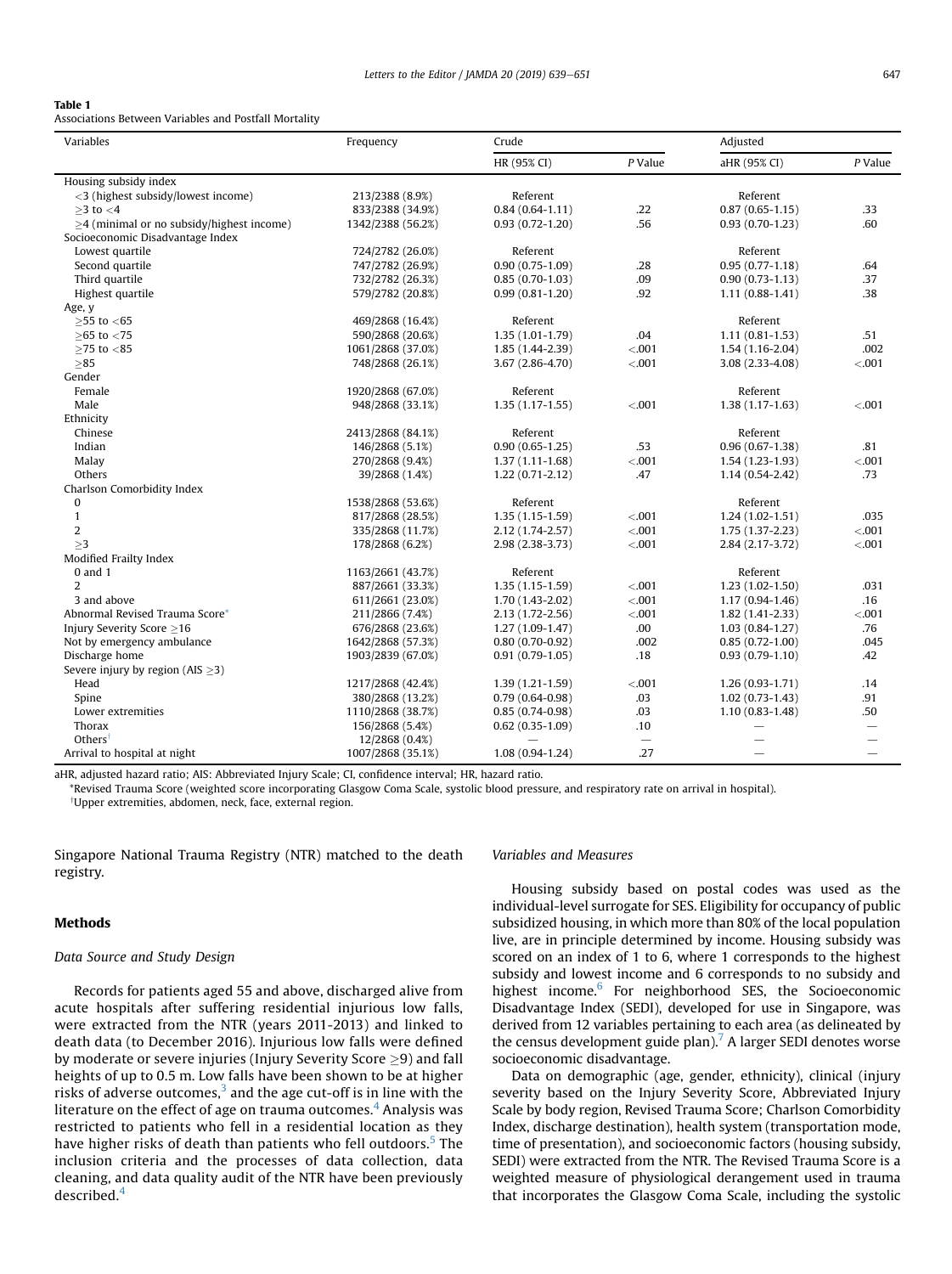<span id="page-2-0"></span>blood pressure and respiratory rate on arrival in hospital, and complements the Abbreviated Injury Scale and Injury Severity Score, which are anatomical scores of injury severity.

#### Statistical Analysis

Cox proportional hazards regression model was used to examine if housing subsidy and SEDI were associated with postfall survival. Known risk factors and potential confounders were included in the multivariable model. Sensitivity analysis was performed using Cox regression with mixed effects (including a random intercept term for planning area) to examine if there was significant clustering by planning areas, the level at which SEDI was scored. Data analysis was conducted using Stata, version 15.0 (Stata Corp, College Station, TX).

Ethical approval and exemption from consent (as deidentified data was used) was granted by the last author's institutional review board.

#### Results

There were 2868 patients meeting the inclusion criteria. The median age was 78.9 years (interquartile range 70.1-85.3) and the 3-year mortality was 32.8%. The SES indicators of housing subsidy (subsidy index  $>4$  vs subsidy index  $\leq$ 3, adjusted hazard ratio 0.937, 95% confidence interval 0.707-1.24) and SEDI (highest quartile vs lowest quartile adjusted hazard ratio 1.12, 95% confidence interval 0.889-1.42) did not show a statistically significant association with survival on bivariable and multivariable analysis ([Table 1\)](#page-1-0). On sensitivity analysis, no significant clustering by neighborhood was observed (variance =  $1.58 \times 10^{-18}$ , P = .50), and similar results were obtained.

#### Discussion

In this Singapore study, housing subsidy type and SEDI, indicators of individual and neighborhood SES respectively, did not show a statistically significant association with survival after a low fall.

One explanation is that frail older adults, whom our subjects likely represent, have limited ability to utilize individual-level socioeconomic advantage to generate health. This may arise from low functional states and declining health, and reduces any disparities in mortality outcomes we may expect. $8$  Hence, although development of frailty may be associated with lower  $SES<sup>9</sup>$  our results support that once frail with an injurious fall, SES has limited influence over health outcomes.

Another explanation is that, in a small urban state, the additional safety nets introduced during the acute phase of treatment adequately mitigate SES disparities.

Malays were at slightly higher risk of adjusted mortality in the study. Some studies show worse mortality and morbidity for Malays compared to other ethnicities in Singapore.<sup>10</sup> Hence, this association is not specific to falls. Differences in outcomes due to ethnicity may be due to the complex aspects of SES not captured by the proxies used in this study. Culture-specific health beliefs (eg, choosing quality over longevity) may influence postfall survival outcomes.

One limitation is that the study does not capture patients conveyed by private ambulance to private hospitals—a minor bias as public emergency ambulance use for emergencies is high in Singapore.<sup>11</sup>

Our findings may not be generalizable to larger countries or to countries with greater socioeconomic differences between neighborhoods.

#### Conclusion

In Singapore, housing-related socioeconomic indicators do not appear to affect postfall survival for low injurious falls. This may be due to the impact of the underlying frailty state that blunts health disparities arising from socioeconomic differences, or a reflection of good access to healthcare locally.

#### Acknowledgments

The authors thank the National Trauma Committee, the National Trauma Registry working group, Tan Tock Seng Trauma Unit, the trauma database coordinators, and colleagues at the National Registry of Diseases Office for maintaining the NTR. The collection and management of data for the National Trauma Registry is funded by the Ministry of Health, Singapore.

#### References

- 1. [Ahmad Kiadaliri A, Turkiewicz A, Englund M. Educational inequalities in](http://refhub.elsevier.com/S1525-8610(18)30725-4/sref1) [falls mortality among older adults: Population-based multiple cause](http://refhub.elsevier.com/S1525-8610(18)30725-4/sref1) [of death data from Sweden. J Epidemiol Community Health 2018;72:](http://refhub.elsevier.com/S1525-8610(18)30725-4/sref1) [68](http://refhub.elsevier.com/S1525-8610(18)30725-4/sref1)-[70](http://refhub.elsevier.com/S1525-8610(18)30725-4/sref1).
- 2. [Burrows S, Auger N, Gamache P, Hamel D. Individual and area socioeco](http://refhub.elsevier.com/S1525-8610(19)30002-7/sref2)nomic inequalities in cause-specifi[c unintentional injury mortality: 11-year](http://refhub.elsevier.com/S1525-8610(19)30002-7/sref2) [follow-up study of 2.7 million Canadians. Accid Anal Prev 2012;45:](http://refhub.elsevier.com/S1525-8610(19)30002-7/sref2)  $99 - 106$  $99 - 106$  $99 - 106$
- 3. [Wong TH, Wong YJ, Lau ZY, et al. Not all falls are equal: Risk factors](http://refhub.elsevier.com/S1525-8610(18)30725-4/sref3) [for unplanned readmission in older patients after moderate and](http://refhub.elsevier.com/S1525-8610(18)30725-4/sref3) [severe injury](http://refhub.elsevier.com/S1525-8610(18)30725-4/sref3)-[A national cohort study. J Am Med Dir Assoc 2019;20:](http://refhub.elsevier.com/S1525-8610(18)30725-4/sref3)  $201 - 207.$  $201 - 207.$ e3.
- 4. [Wong TH, Nguyen HV, Chiu MT, et al. The low fall as a surrogate marker of](http://refhub.elsevier.com/S1525-8610(19)30002-7/sref4) [frailty predicts long-term mortality in older trauma patients. PLoS One 2015;](http://refhub.elsevier.com/S1525-8610(19)30002-7/sref4) [10:e0137127.](http://refhub.elsevier.com/S1525-8610(19)30002-7/sref4)
- 5. [Kelsey JL, Procter-gray E, Berry SD, et al. Reevaluating the implications of](http://refhub.elsevier.com/S1525-8610(18)30725-4/sref5) [recurrent falls in older adults: Location changes the inference. J Am Geriatr Soc](http://refhub.elsevier.com/S1525-8610(18)30725-4/sref5) [2012;60:517](http://refhub.elsevier.com/S1525-8610(18)30725-4/sref5)-[524.](http://refhub.elsevier.com/S1525-8610(18)30725-4/sref5)
- 6. [Wong TH, Skanthakumar T, Nadkarni N, et al. Survival of patients with head](http://refhub.elsevier.com/S1525-8610(19)30002-7/sref6) [and neck squamous cell carcinoma by housing subsidy in a tiered public](http://refhub.elsevier.com/S1525-8610(19)30002-7/sref6) housing system. Cancer  $2017;123:1998-2005$ .
- 7. [Earnest A, Ong MEH, Shahidah N, et al. Derivation of indices of socioeco](http://refhub.elsevier.com/S1525-8610(19)30002-7/sref7)[nomic status for health services research in Asia. Prev Med Reports 2015;2:](http://refhub.elsevier.com/S1525-8610(19)30002-7/sref7)  $326 - 332$  $326 - 332$  $326 - 332$ .
- 8. Cho J, Lee J, Park SH, et al. Socioeconomic status, frailty, and all-cause mortality [in Korean older adults: A 3-year population-based prospective study. Biomed](http://refhub.elsevier.com/S1525-8610(18)30725-4/sref8) [Res Int 2017;2017:1903589.](http://refhub.elsevier.com/S1525-8610(18)30725-4/sref8)
- 9. [Andrew MK, Mitnitski AB, Rockwood K. Social vulnerability, frailty and mor](http://refhub.elsevier.com/S1525-8610(18)30725-4/sref9)[tality in elderly people. PLoS One 2008;3:e2232](http://refhub.elsevier.com/S1525-8610(18)30725-4/sref9).
- 10. [Lim RBT, Zheng H, Yang Q, et al. Ethnic and gender speci](http://refhub.elsevier.com/S1525-8610(18)30725-4/sref10)fic life expectancies of [the Singapore population, 1965 to 2009](http://refhub.elsevier.com/S1525-8610(18)30725-4/sref10)-[Converging, or diverging? BMC](http://refhub.elsevier.com/S1525-8610(18)30725-4/sref10) [Public Health 2013;13:1012.](http://refhub.elsevier.com/S1525-8610(18)30725-4/sref10)
- 11. [Ho AFW, Chew D, Wong TH, et al. Prehospital trauma care in Singapore.](http://refhub.elsevier.com/S1525-8610(18)30725-4/sref11) [Prehospital Emerg Care 2015;19:409](http://refhub.elsevier.com/S1525-8610(18)30725-4/sref11)-[415](http://refhub.elsevier.com/S1525-8610(18)30725-4/sref11).

Wycliffe E. Wei, MBBS, MPH Health Services Research Unit Singapore General Hospital Singapore

Chek Hooi Wong, FRCP, MPH(JHPSH) Geriatric Education and Research Institute Singapore

> Department of Geriatric Medicine Khoo Teck Puat Hospital Singapore

David B. Matchar, MD, FACP, FAHA Health Services & Systems Research Duke-National University of Singapore Medical School Singapore